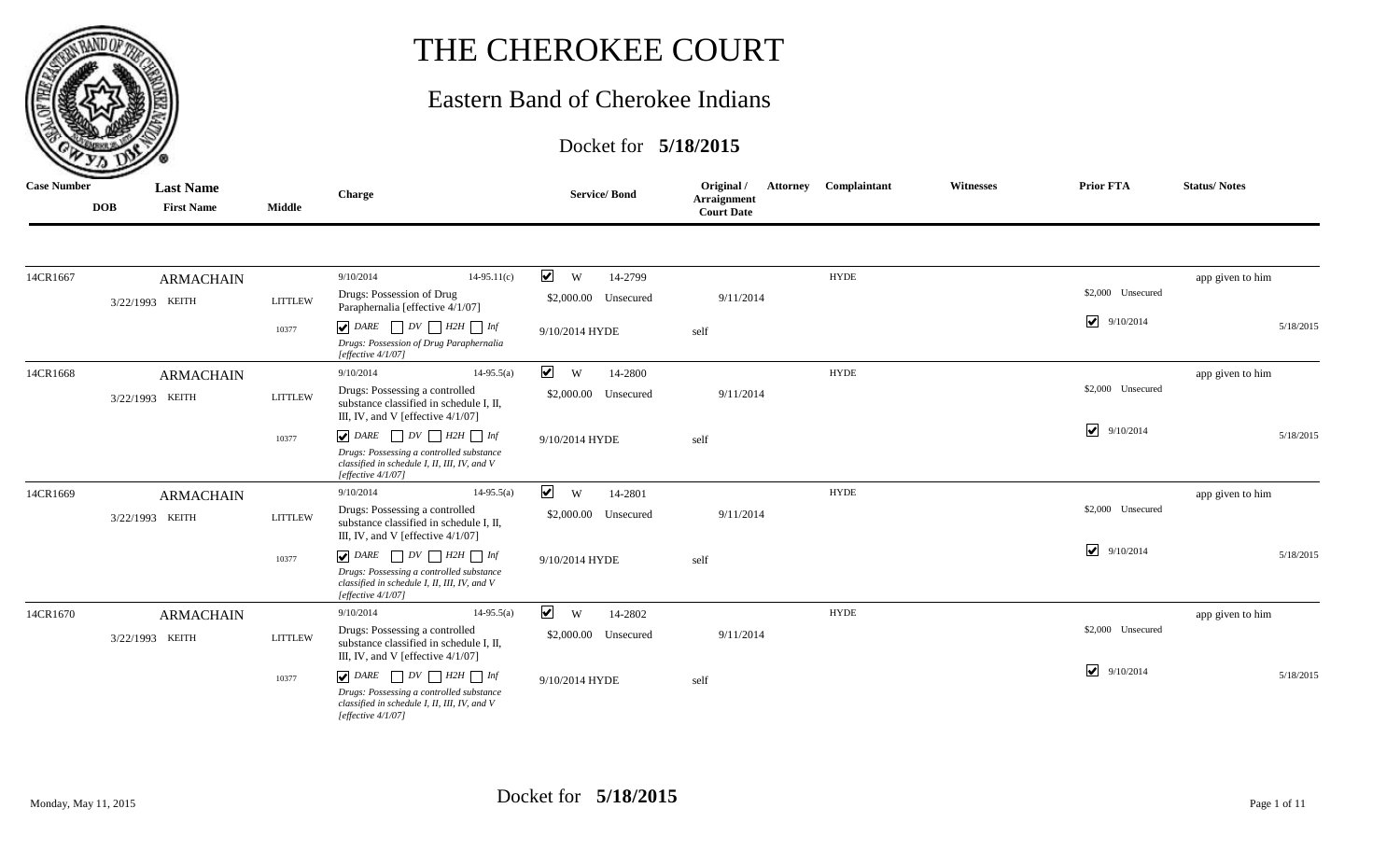| <b>Case Number</b> | <b>DOB</b> | <b>Last Name</b><br><b>First Name</b> | <b>Middle</b> | Charge                                                                                                                                              |               |                           | <b>Service/Bond</b> | Original /<br><b>Arraignment</b><br><b>Court Date</b> |        | <b>Attorney Complaintant</b> | <b>Witnesses</b>                   | <b>Prior FTA</b>                     | <b>Status/Notes</b>                     |
|--------------------|------------|---------------------------------------|---------------|-----------------------------------------------------------------------------------------------------------------------------------------------------|---------------|---------------------------|---------------------|-------------------------------------------------------|--------|------------------------------|------------------------------------|--------------------------------------|-----------------------------------------|
|                    |            |                                       |               |                                                                                                                                                     |               |                           |                     |                                                       |        |                              |                                    |                                      |                                         |
| 14CR1594           |            | <b>BROWN</b>                          |               | 8/16/2014                                                                                                                                           | $14-40.50(b)$ | $\blacktriangledown$<br>W | 14-2329             |                                                       | Parton | <b>IADONISI</b>              | <b>NICHOLAS</b><br><b>SWAYNEY</b>  |                                      |                                         |
|                    |            | 9/25/1997 DAVID                       | <b>TYLER</b>  | Assault With a Deadly Weapon<br><b>Inflicting Serious Injury</b>                                                                                    |               | \$10,000.00 Cash          |                     | 8/26/2014                                             |        |                              |                                    | \$10,000 Cash                        |                                         |
|                    |            |                                       | 12093         | $\Box$ DARE $\Box$ DV $\Box$ H2H $\Box$ Inf<br>Assault With a Deadly Weapon Inflicting<br>Serious Injury                                            |               | 8/26/2014 IADONISI        |                     |                                                       |        |                              |                                    | $\blacktriangledown$<br>8/26/2014    | 5/18/2015                               |
| 14CR2187           |            | <b>CROWE</b>                          |               | 12/5/2014                                                                                                                                           | $14-95.5(c)$  | $\blacktriangledown$<br>W | 14-3234             |                                                       | Parton | <b>DENNIS</b>                |                                    |                                      | <b>C&amp;F NO BOND</b>                  |
|                    |            | 5/28/1987 TYLER                       |               | Drugs: Simple Possession of<br>Marijuana [effective 4/1/07]                                                                                         |               | \$2,500.00 Cash           |                     | 12/5/2014                                             |        |                              |                                    | \$2,500 Cash                         |                                         |
|                    |            |                                       | 8769          | $\bigcup$ DARE $\bigcap$ DV $\bigcap$ H2H $\bigcap$ Inf                                                                                             |               | 12/5/2014 756             |                     |                                                       |        |                              |                                    | $\blacktriangledown$<br>12/5/2014    | <b>Called &amp; Failed</b><br>5/18/2015 |
|                    |            |                                       |               | Drugs: Simple Possession of Marijuana<br>[effective 4/1/07]                                                                                         |               |                           |                     |                                                       |        |                              |                                    |                                      |                                         |
| 14CR2188           |            | <b>CROWE</b>                          |               | 12/5/2014                                                                                                                                           | $14-95.6(b)$  | $\blacktriangledown$<br>W | 14-3235             |                                                       | Parton | <b>DENNIS</b>                |                                    |                                      | <b>C&amp;F NO BOND</b>                  |
|                    |            | 5/28/1987 TYLER                       |               | Drugs: Manufacturing Selling or<br>Delivering, Possessing with intent to<br>sell or deliver schedule I, II, III, IV,<br>and V [effective 4/1/07]    |               | \$2,500.00 Cash           |                     | 12/5/2014                                             |        |                              |                                    | \$2,500 Cash                         |                                         |
|                    |            |                                       | 8769          | $\bigtriangledown$ DARE $\bigcap DV \bigcap H2H \bigcap Inf$                                                                                        |               | 12/5/2014 756             |                     |                                                       |        |                              |                                    | $\overline{\mathbf{v}}$<br>12/5/2014 | <b>Called &amp; Failed</b><br>5/18/2015 |
|                    |            |                                       |               | Drugs: Manufacturing Selling or<br>Delivering, Possessing with intent to sell or<br>deliver schedule I, II, III, IV, and V<br>[effective $4/1/07$ ] |               |                           |                     |                                                       |        |                              |                                    |                                      |                                         |
| 14CR2189           |            | <b>CROWE</b>                          |               | 12/5/2014                                                                                                                                           | $14-95.11(c)$ | $\blacktriangledown$<br>W | 14-3236             |                                                       | Parton | <b>DENNIS</b>                |                                    |                                      | C&F NO BOND                             |
|                    |            | 5/28/1987 TYLER                       |               | Drugs: Possession of Drug<br>Paraphernalia [effective 4/1/07]                                                                                       |               | \$2,500.00 Cash           |                     | 12/5/2014                                             |        |                              |                                    | \$2,500 Cash                         |                                         |
|                    |            |                                       | 8769          | $\bigtriangledown$ DARE $\bigcap DV \bigcap H2H \bigcap Inf$                                                                                        |               | 12/5/2014 756             |                     |                                                       |        |                              |                                    | $\blacktriangleright$<br>12/5/2014   | 5/18/2015<br><b>Called &amp; Failed</b> |
|                    |            |                                       |               | Drugs: Possession of Drug Paraphernalia<br>[effective 4/1/07]                                                                                       |               |                           |                     |                                                       |        |                              |                                    |                                      |                                         |
| 14CR2190           |            | <b>CROWE</b>                          |               | 12/5/2014                                                                                                                                           | 14-30.6       | $\blacktriangledown$<br>W | 14-3237             |                                                       | Parton | <b>DENNIS</b>                | CARRIE WADE DARYL<br><b>MARTIN</b> |                                      | <b>C&amp;F NO BOND</b>                  |
|                    |            | 5/28/1987 TYLER                       |               | Child Abuse in the Second Degree                                                                                                                    |               | \$2,500.00 Cash           |                     | 12/5/2014                                             |        |                              |                                    | \$2,500 Cash                         |                                         |
|                    |            |                                       | 8769          | $\Box$ DARE $\Box$ DV $\bigtriangledown$ H2H $\Box$ Inf<br>Child Abuse in the Second Degree                                                         |               | 12/5/2014 756             |                     |                                                       |        |                              |                                    | 12/5/2014                            | <b>Called &amp; Failed</b><br>5/18/2015 |
| 14CR1895           |            | <b>DOMINGUEZ</b>                      |               | 10/14/2014                                                                                                                                          | $20-138.1(a)$ | $\sqrt{C}$                | 0001225-4           | 12/19/2014                                            |        | <b>BS CHEKELELEE</b>         |                                    |                                      |                                         |
|                    |            | 9/28/1976 JACINTO                     | <b>TIENDA</b> | Driving While Impaired [effective<br>$12/1/06$ ]                                                                                                    |               |                           | \$2,000.00 Secured  | 10/15/2014                                            |        |                              |                                    | \$2,000 Secured                      |                                         |
|                    |            |                                       | JTD1          | $\nabla$ DARE<br>$\Box DV \Box H2H \Box Inf$<br>Driving While Impaired [effective 12/1/06]                                                          |               | 10/14/2014 754            |                     |                                                       |        |                              |                                    | $\blacktriangledown$<br>10/14/2014   | 5/18/2015                               |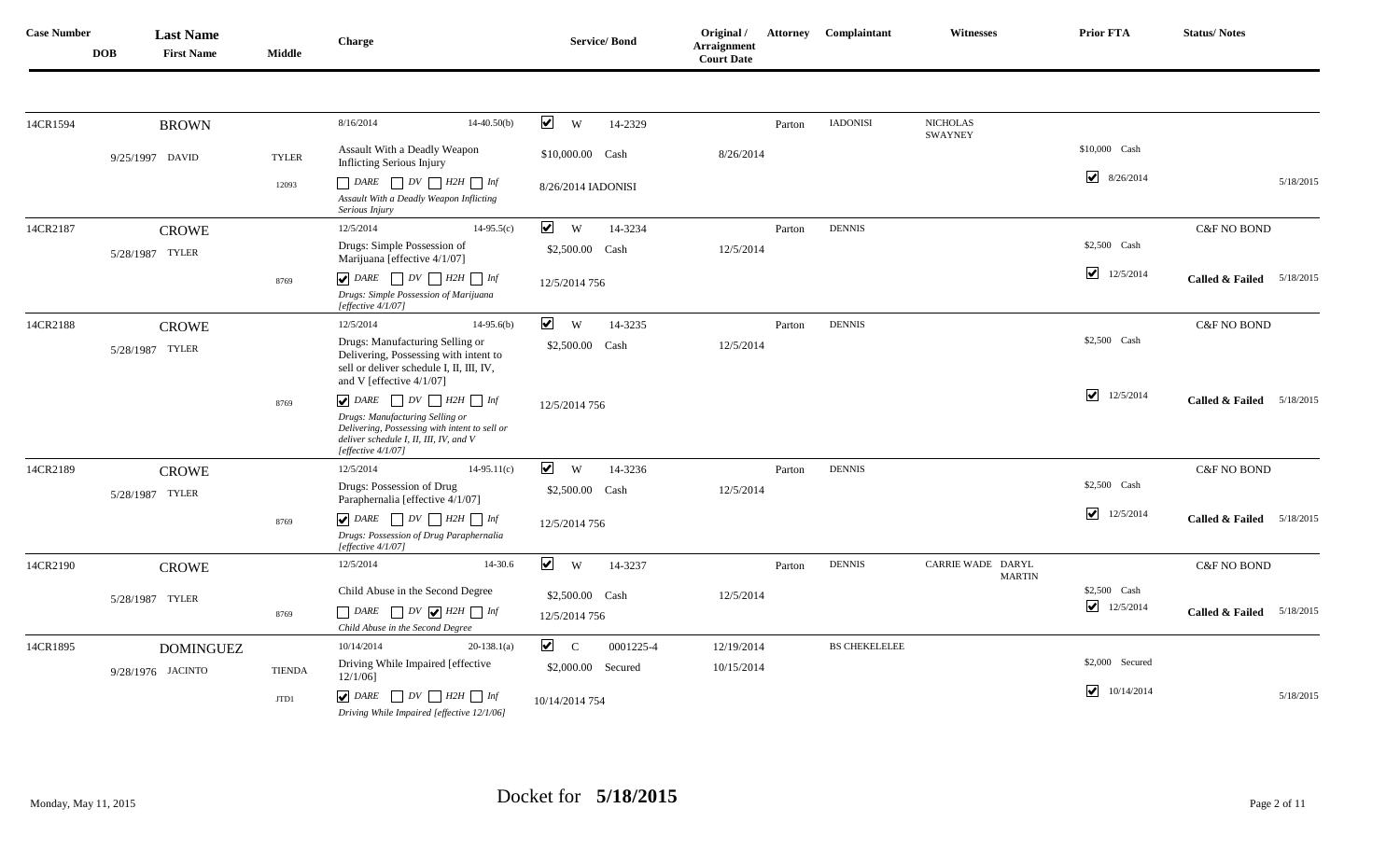| <b>Case Number</b> | <b>DOB</b> | <b>Last Name</b><br><b>First Name</b> | <b>Middle</b>            | Charge                                                                                                                                                                                                               | <b>Service/Bond</b>                                                         | Original /<br><b>Arraignment</b><br><b>Court Date</b> |        | <b>Attorney Complaintant</b>    | <b>Witnesses</b>          |                           | Prior FTA                                             | <b>Status/Notes</b>                                |
|--------------------|------------|---------------------------------------|--------------------------|----------------------------------------------------------------------------------------------------------------------------------------------------------------------------------------------------------------------|-----------------------------------------------------------------------------|-------------------------------------------------------|--------|---------------------------------|---------------------------|---------------------------|-------------------------------------------------------|----------------------------------------------------|
| 14CR2299           |            | <b>DOMINGUEZ</b><br>9/28/1976 JACINTO | <b>TIENDA</b><br>JTD1    | 12/29/2014<br>14-30.6<br>Child Abuse in the Second Degree<br>$\Box$ DARE $\Box$ DV $\bigvee$ H2H $\Box$ Inf<br>Child Abuse in the Second Degree                                                                      | $\vee$ w<br>14-3368<br>\$6,000.00 Cash<br>12/29/2014 CHEKELELEE             | 12/29/2014                                            |        | <b>CHEKELELEE</b>               |                           |                           | \$6,000 Cash<br>12/29/2014                            | IN CUSTODY SWAIN<br>CO 6000.00 CASH<br>5/18/2015   |
| 14CR2300           |            | <b>DOMINGUEZ</b><br>9/28/2014 JACINTO | <b>TIENDA</b><br>JTD1    | 12/29/2014<br>$20-138.1(a)$<br>Driving While Impaired [effective<br>$12/1/06$ ]<br>$\bigtriangledown$ DARE $\bigcap DV \bigcap H2H \bigcap Inf$<br>Driving While Impaired [effective 12/1/06]                        | $\sqrt{C}$<br>21789<br>\$6,000.00 Cash<br>12/29/2014 CHEKELELEE             | 12/30/2014                                            |        | <b>CHEKELELEE</b>               |                           |                           | \$6,000 Cash<br>$\overline{\mathbf{v}}$<br>12/29/2014 | 5/18/2015                                          |
| 14CR2301           |            | <b>DOMINGUEZ</b><br>9/28/2014 JACINTO | <b>TIENDA</b><br>JTD1    | 12/29/2014<br>$20-137.1(a1)$<br>Child Restraint, Failure to Use<br>$\Box$ DARE $\Box$ DV $\Box$ H2H $\bigvee$ Inf<br>Child Restraint, Failure to Use                                                                 | $\sqrt{C}$<br>21790<br>\$6,000.00 Cash<br>12/29/2014 CHEKELELEE             | 12/30/2014                                            |        | <b>CHEKELEE</b>                 |                           |                           | \$6,000 Cash<br>☑<br>12/29/2014                       | IN CUSTODY SWAIN<br>CO \$6000.00 CASH<br>5/18/2015 |
| 14CR2302           |            | <b>DOMINGUEZ</b><br>9/28/2014 JACINTO | <b>TIENDA</b><br>JTD1    | $20-138.7(a)(1)$<br>12/29/2014<br>Transporting an Open Container of<br>Alcoholic Beverage<br>$\bigtriangledown$ DARE $\bigcap DV \bigcap H2H \bigcap Inf$<br>Transporting an Open Container of<br>Alcoholic Beverage | $\sqrt{C}$<br>21791<br>\$6,000.00 Cash<br>12/29/2014 CHEKELELEE             | 12/30/2014                                            |        | <b>CHEKELELEE</b>               |                           |                           | \$6,000 Cash<br>$\overline{\mathbf{v}}$<br>12/29/2014 | IN CUSTODY SWAIN<br>CO \$6000.00 CASH<br>5/18/2015 |
| 14CR1870           |            | <b>JOHNSON</b><br>6/3/1992 MARICELA   | <b>CHRISTIN</b><br>10128 | 12/19/2013<br>14-10.60<br>Larceny<br>$\Box$ DARE $\Box$ DV $\Box$ H2H $\Box$ Inf<br>Larceny                                                                                                                          | $\blacktriangledown$<br>W<br>14-2966<br>\$1,000.00 Secured<br>11/3/2014 732 | 11/3/2014                                             | Parton | SGT DET R<br><b>NEADEAU</b>     | WILLIAM<br><b>FORTNER</b> |                           | \$1,000 Secured<br>$\blacktriangleright$<br>11/3/2014 | 5/18/2015                                          |
| 14CR2193           |            | <b>LASSITER</b><br>6/20/1987 JAIME    | LOSSIAH<br>9690          | 12/6/2014<br>14-30.6<br>Child Abuse in the Second Degree<br>$\Box$ DARE $\Box$ DV $\bigvee$ H2H $\Box$ Inf<br>Child Abuse in the Second Degree                                                                       | $\Box$<br>W<br>14-3240<br>\$3,000.00 Secured                                |                                                       |        | ca Parton OFFICER N WADE<br>732 | LOLITA<br>SEQUOYAH        | <b>JAMES R</b><br>LOSSIAH | \$3,000 Secured                                       | 5/18/2015                                          |
| 14CR2194           |            | <b>LASSITER</b><br>6/20/1987 JAIME    | LOSSIAH<br>9690          | 12/6/2014<br>$20-138.1(a)$<br>Driving While Impaired [effective<br>$12/1/06$ ]<br>$\bigcup$ DARE $\bigcup$ DV $\bigcup$ H2H $\bigcup$ Inf<br>Driving While Impaired [effective 12/1/06]                              | $\Box$ c<br>C0000842-7<br>\$1,000.00 Secured                                |                                                       |        | ca Parton OFFICER N WADE<br>732 |                           |                           | \$1,000 Secured                                       | 5/18/2015                                          |
| 14CR2195           |            | <b>LASSITER</b><br>6/20/1987 JAIME    | LOSSIAH<br>9690          | 12/6/2014<br>20-28<br>Revoked Driver's License<br>$\Box$ DARE $\Box$ DV $\Box$ H2H $\Box$ Inf<br>Revoked Driver's License                                                                                            | $\Box$ c<br>C0000843-5<br>\$1,000.00 Secured                                |                                                       |        | ca Parton OFFICER N WADE<br>732 |                           |                           | \$1,000 Secured                                       | 5/18/2015                                          |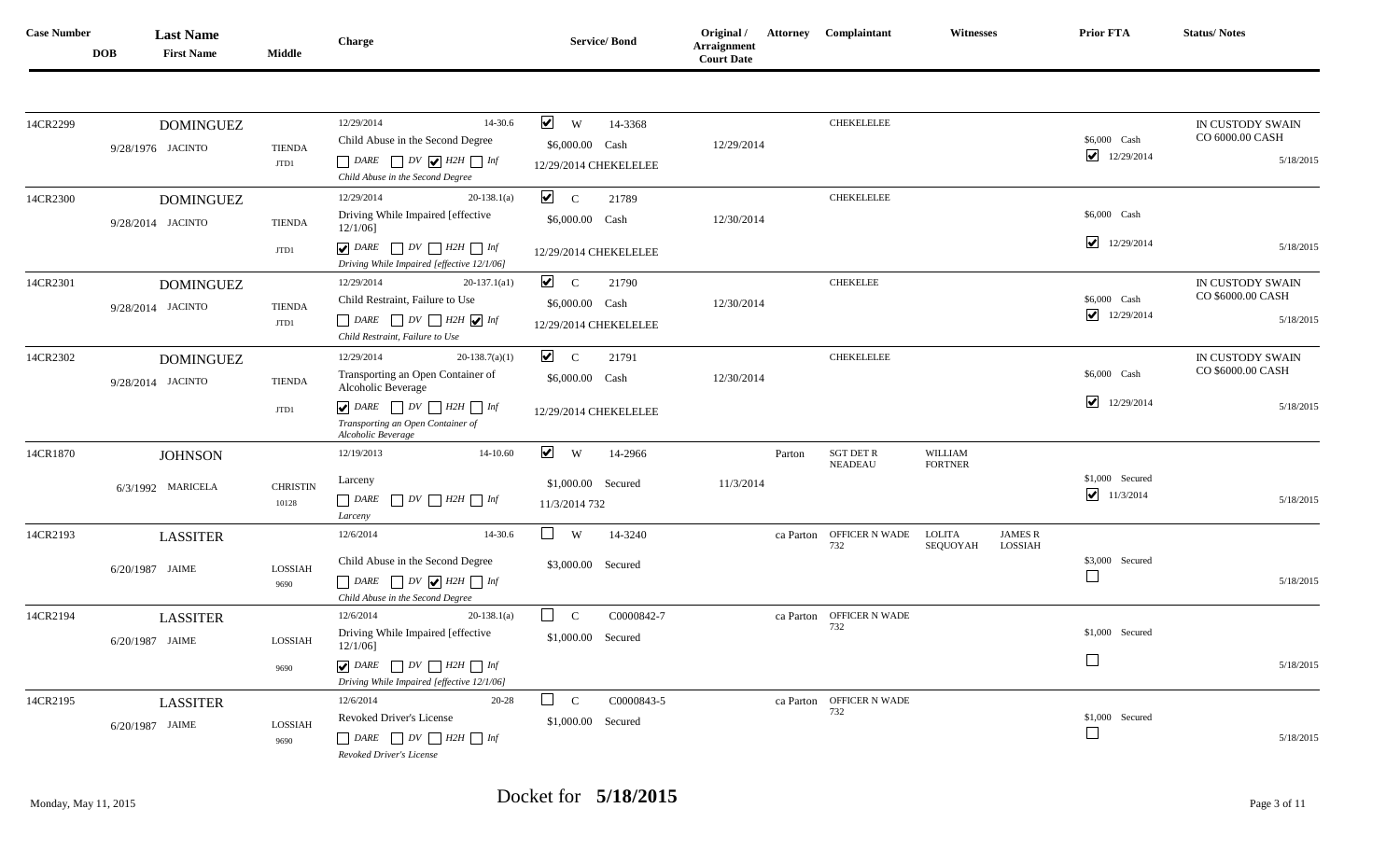| <b>Case Number</b> | <b>DOB</b> | <b>Last Name</b><br><b>First Name</b> | Middle        | Charge                                                                                                                           | <b>Service/Bond</b>                         | Original /<br><b>Arraignment</b><br><b>Court Date</b> | Attorney Complaintant | <b>Witnesses</b> | <b>Prior FTA</b>                   | <b>Status/Notes</b> |
|--------------------|------------|---------------------------------------|---------------|----------------------------------------------------------------------------------------------------------------------------------|---------------------------------------------|-------------------------------------------------------|-----------------------|------------------|------------------------------------|---------------------|
|                    |            |                                       |               |                                                                                                                                  |                                             |                                                       |                       |                  |                                    |                     |
| 14CR0392           |            | <b>MONTELONGO</b>                     |               | 3/7/2014<br>$14-95.5(a)$                                                                                                         | $\blacktriangledown$<br>W<br>14-0292        |                                                       | Williams C. Dennis    |                  | 5/2/2014 14-0741                   |                     |
|                    |            | 5/28/1973 ANGELA                      |               | Drugs: Possessing a controlled<br>substance classified in schedule I, II,<br>III, IV, and V [effective 4/1/07]                   | \$1,500.00 Secured                          |                                                       |                       |                  | \$1,500 Secured                    |                     |
|                    |            |                                       | 10483         | $\bigvee$ DARE<br>$\Box DV \Box H2H \Box Inf$<br>SCH <sub>2</sub>                                                                | 3/7/2014 OFC DENNIS                         |                                                       |                       |                  | $\sqrt{3/7/2014}$                  | 5/18/2015           |
| 14CR0393           |            | <b>MONTELONGO</b>                     |               | 3/7/2014<br>$14-95.5(a)$                                                                                                         | $\blacktriangledown$<br><b>W</b><br>14-0293 |                                                       | Williams C. Dennis    |                  |                                    |                     |
|                    |            | 5/28/1973 ANGELA                      |               | Drugs: Possessing a controlled<br>substance classified in schedule I, II,<br>III, IV, and V [effective $4/1/07$ ]                | \$1,500.00 Secured                          |                                                       |                       |                  | \$1,500 Secured                    |                     |
|                    |            |                                       | 10483         | $\bigcup$ DARE $\bigcap$ DV $\bigcap$ H2H $\bigcap$ Inf<br>SCH 4                                                                 | 3/7/2014 OFC DENNIS                         |                                                       |                       |                  | $\blacktriangledown$<br>3/7/2014   | 5/18/2015           |
| 14CR0394           |            | MONTELONGO                            |               | 3/7/2014<br>$20-138.1(a)$                                                                                                        | $\overline{\mathbf{v}}$ c<br>C0000791-9     |                                                       | Williams C. Dennis    |                  | 5/2/2014<br>14-0741                |                     |
|                    |            | 5/28/1973 ANGELA                      |               | Driving While Impaired [effective<br>$12/1/06$ ]                                                                                 | \$1,500.00 Secured                          |                                                       |                       |                  | \$1,500 Secured                    |                     |
|                    |            |                                       | 10483         | $\bigcup$ DARE $\bigcap$ DV $\bigcap$ H2H $\bigcap$ Inf<br>Driving While Impaired [effective 12/1/06]                            | 3/7/2014 OFC DENNIS                         |                                                       |                       |                  | $\blacktriangledown$<br>3/7/2014   | 5/18/2015           |
| 14CR1484           |            | <b>MURPHY</b>                         |               | 10/8/2013<br>$14-95.5(b)$                                                                                                        | $\vee$ w<br>14-2228                         |                                                       | Hornbuck SHIVER       |                  |                                    |                     |
|                    |            | 9/20/1958 HOWARD                      | <b>THOMAS</b> | Drugs: Aggravated Possession of<br>Marijuana [effective 4/1/07]                                                                  | \$10,000.00 Unsecured                       | 11/18/2014                                            |                       |                  | \$10,000 Unsecured                 |                     |
|                    |            |                                       | 1870          | $\boxed{\blacktriangledown}$ DARE $\boxed{\phantom{0}}$ DV $\boxed{\phantom{0}}$ H2H $\boxed{\phantom{0}}$ Inf                   | 11/18/2014 731                              | <b>SELF</b>                                           |                       |                  | ☑<br>11/18/2014                    | 5/18/2015           |
|                    |            |                                       |               | Drugs: Aggravated Possession of Marijuana<br>[effective $4/1/07$ ]                                                               |                                             |                                                       |                       |                  |                                    |                     |
| 14CR1485           |            | <b>MURPHY</b>                         |               | 10/8/2013<br>$14-95.6(c)$                                                                                                        | $\blacktriangledown$<br><b>W</b><br>14-2229 |                                                       | Hornbuck SHIVER       |                  |                                    |                     |
|                    |            | 9/20/1958 HOWARD                      | <b>THOMAS</b> | Drugs: Manufacturing Selling or<br>Delivering, Possessing with intent to<br>sell or deliver schedule VI [effective<br>$4/1/07$ ] | \$10,000.00 Unsecured                       | 11/18/2014                                            |                       |                  | \$10,000 Unsecured                 |                     |
|                    |            |                                       | 1870          | $\bigcup$ DARE $\bigcap$ DV $\bigcap$ H2H $\bigcap$ Inf                                                                          | 11/18/2014 731                              | <b>SELF</b>                                           |                       |                  | $\blacktriangledown$<br>11/18/2014 | 5/18/2015           |
|                    |            |                                       |               | Drugs: Manufacturing Selling or<br>Delivering, Possessing with intent to sell or<br>deliver schedule VI [effective 4/1/07]       |                                             |                                                       |                       |                  |                                    |                     |
| 14CR1486           |            | <b>MURPHY</b>                         |               | 10/8/2013<br>$14-95.5(a)$                                                                                                        | $\blacktriangledown$<br>W<br>14-2230        |                                                       | Hornbuck SHIVER       |                  |                                    |                     |
|                    |            | 9/20/1958 HOWARD                      | <b>THOMAS</b> | Drugs: Possessing a controlled<br>substance classified in schedule I, II,<br>III, IV, and V [effective 4/1/07]                   | \$10,000.00 Unsecured                       | 11/18/2014                                            |                       |                  | \$10,000 Unsecured                 |                     |
|                    |            |                                       | 1870          | $\bigtriangledown$ DARE $\bigcap DV \bigcap H2H \bigcap Inf$                                                                     | 11/18/2014 731                              | <b>SELF</b>                                           |                       |                  | $\blacktriangledown$<br>11/18/2014 | 5/18/2015           |
|                    |            |                                       |               | Drugs: Possessing a controlled substance<br>classified in schedule I, II, III, IV, and V<br>[effective 4/1/07]                   |                                             |                                                       |                       |                  |                                    |                     |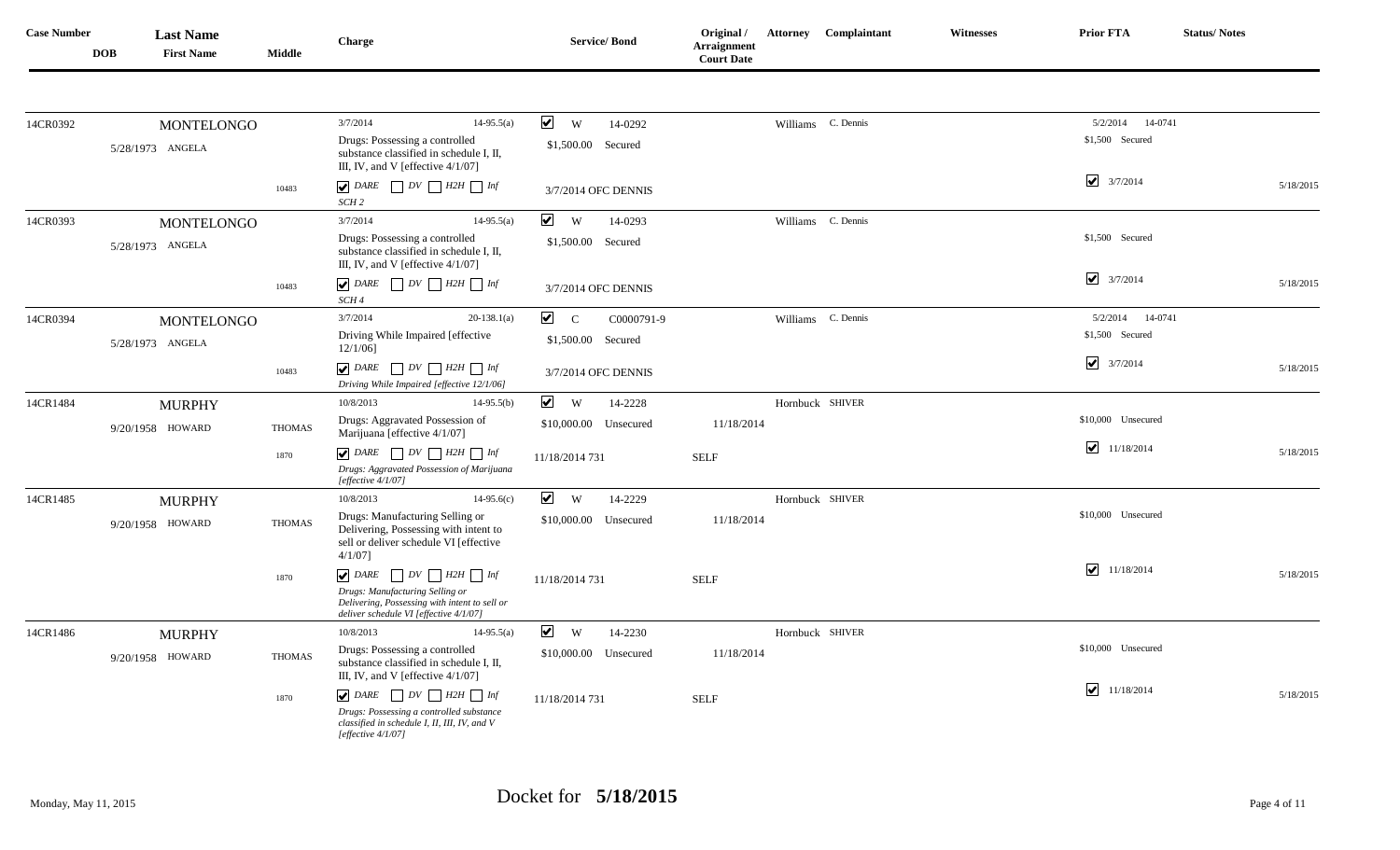| <b>Case Number</b> | <b>DOB</b> | <b>Last Name</b><br><b>First Name</b> | <b>Middle</b>   | Charge                                                                                                                                                                                                            | <b>Service/Bond</b>                              | Original /<br><b>Arraignment</b><br><b>Court Date</b> |     | <b>Attorney Complaintant</b> | <b>Witnesses</b> | <b>Prior FTA</b>                        | <b>Status/Notes</b>                      |
|--------------------|------------|---------------------------------------|-----------------|-------------------------------------------------------------------------------------------------------------------------------------------------------------------------------------------------------------------|--------------------------------------------------|-------------------------------------------------------|-----|------------------------------|------------------|-----------------------------------------|------------------------------------------|
|                    |            |                                       |                 | 10/8/2013                                                                                                                                                                                                         | $\blacktriangledown$                             |                                                       |     |                              |                  |                                         |                                          |
| 14CR1487           |            | <b>MURPHY</b><br>9/20/1958 HOWARD     | <b>THOMAS</b>   | $14-95.11(c)$<br>Drugs: Possession of Drug<br>Paraphernalia [effective 4/1/07]                                                                                                                                    | W<br>14-2231<br>\$10,000.00<br>Unsecured         | 11/18/2014                                            |     | Hornbuck SHIVER              |                  | \$10,000 Unsecured                      |                                          |
|                    |            |                                       | 1870            | $\boxed{\blacktriangledown}$ DARE $\boxed{\phantom{0}}$ DV $\boxed{\phantom{0}}$ H2H $\boxed{\phantom{0}}$ Inf<br>Drugs: Possession of Drug Paraphernalia                                                         | 11/18/2014 731                                   | <b>SELF</b>                                           |     |                              |                  | $\overline{\mathbf{v}}$<br>11/18/2014   | 5/18/2015                                |
| 13CR2673           |            | <b>OOCUMMA</b>                        |                 | [effective $4/1/07$ ]<br>9/27/2013<br>$20-138.1(a)$                                                                                                                                                               | $\blacktriangledown$<br>$\mathbf C$<br>21698     |                                                       | Lay | J. Powell                    |                  |                                         | C&F, OFA ISSUED                          |
|                    |            | 6/15/1994 JAMISON                     | <b>CAIN FRE</b> | Driving While Impaired [effective<br>$12/1/06$ ]                                                                                                                                                                  | \$1,000.00<br>Secured                            | 9/27/2013                                             |     |                              |                  | \$1,000 Secured                         | \$1000 SECURE                            |
|                    |            |                                       | 10533           | $\bigtriangledown$ DARE $\bigcap DV \bigcap H2H \bigcap Inf$<br>Driving While Impaired [effective 12/1/06]                                                                                                        | 9/27/2013 OFC J POWELL                           |                                                       |     |                              |                  | $\blacktriangledown$<br>9/27/2013       | 5/18/2015                                |
| 13CR2674           |            | <b>OOCUMMA</b>                        |                 | 9/27/2013<br>$20-7(a)$                                                                                                                                                                                            | $\blacktriangledown$<br>$\mathbf C$<br>21699     |                                                       | Lay | J. Powell                    |                  |                                         | C&F, OFA ISSUED                          |
|                    |            | 6/15/1994 JAMISON                     | <b>CAIN FRE</b> | No Operator's License                                                                                                                                                                                             | \$1,000.00 Secured                               | 9/27/2013                                             |     |                              |                  | \$1,000 Secured<br>$\blacktriangledown$ | \$1000 SECURE                            |
|                    |            |                                       | 10533           | $\Box$ DARE $\Box$ DV $\Box$ H2H $\Box$ Inf<br>No Operator's License                                                                                                                                              | 9/27/2013 OFC J POWELL                           |                                                       |     |                              |                  | 9/27/2013                               | 5/18/2015                                |
| 13CR2738           |            | <b>OOCUMMA</b>                        |                 | 9/27/2013<br>$14-15.6(b)$                                                                                                                                                                                         | $\blacktriangledown$<br>$\mathbf C$<br>21700     |                                                       | Lay | J. Powell                    |                  |                                         | C&F, OFA ISSUED                          |
|                    |            | 6/15/1994 JAMISON                     | <b>CAIN FRE</b> | Purchasing, Attempt to Purchase,<br>Possession or Consumption of<br>Alcoholic Beverages by Persons under<br>21                                                                                                    |                                                  | 9/27/2013                                             |     |                              |                  |                                         | \$1000 SECURE                            |
|                    |            |                                       | 10533           | $\bigcup$ DARE $\bigcap$ DV $\bigcap$ H2H $\bigcap$ Inf<br>Purchasing, Attempt to Purchase,<br>Possession or Consumption of Alcoholic<br>Beverages by Persons under 21                                            | $10/2/2013$ ofc j powell                         |                                                       |     |                              |                  | $\blacktriangleright$<br>10/2/2013      | 5/18/2015                                |
| 13CR3025           |            | <b>OOCUMMA</b>                        |                 | 11/10/2013<br>$14-15.6(b)$                                                                                                                                                                                        | $\blacktriangledown$<br>$\mathbf C$<br>0000419-7 |                                                       | Lay | D. Allen                     |                  |                                         |                                          |
|                    |            | 6/15/1994 JAMISON                     | <b>CAIN FRE</b> | Purchasing, Attempt to Purchase,<br>Possession or Consumption of<br>Alcoholic Beverages by Persons under<br>21                                                                                                    |                                                  |                                                       |     |                              |                  |                                         |                                          |
|                    |            |                                       | 10533           | $\boxed{\blacktriangledown}$ DARE $\boxed{\square}$ DV $\boxed{\square}$ H2H $\boxed{\square}$ Inf<br>Purchasing, Attempt to Purchase,<br>Possession or Consumption of Alcoholic<br>Beverages by Persons under 21 | 11/10/2013 D.R. ALLEN                            |                                                       |     |                              |                  | $\blacktriangleright$<br>11/10/2013     | 5/18/2015                                |
| 14CR1256           |            | <b>OTTER</b>                          |                 | 1/1/2013<br>$14 - 20.2$                                                                                                                                                                                           | $\blacktriangledown$<br>W<br>14-1198             |                                                       |     | Williams L. Jenkins          |                  |                                         | APP GIVEN TO HIM, NO                     |
|                    |            | 10/10/1994 LOGAN                      |                 | <b>Aggravated Sexual Abuse</b>                                                                                                                                                                                    | \$0.00 Cash                                      | 7/17/2014                                             |     |                              |                  | \$0 Cash                                | BOND, 250,000 secured,<br>posted 3/28/15 |
|                    |            |                                       | 10954           | $\Box$ DARE $\Box$ DV $\Box$ H2H $\Box$ Inf<br><b>Aggravated Sexual Abuse</b>                                                                                                                                     | 7/17/2014 DET L JENKINS                          |                                                       |     |                              |                  | $\blacktriangledown$<br>7/17/2014       | 5/18/2015                                |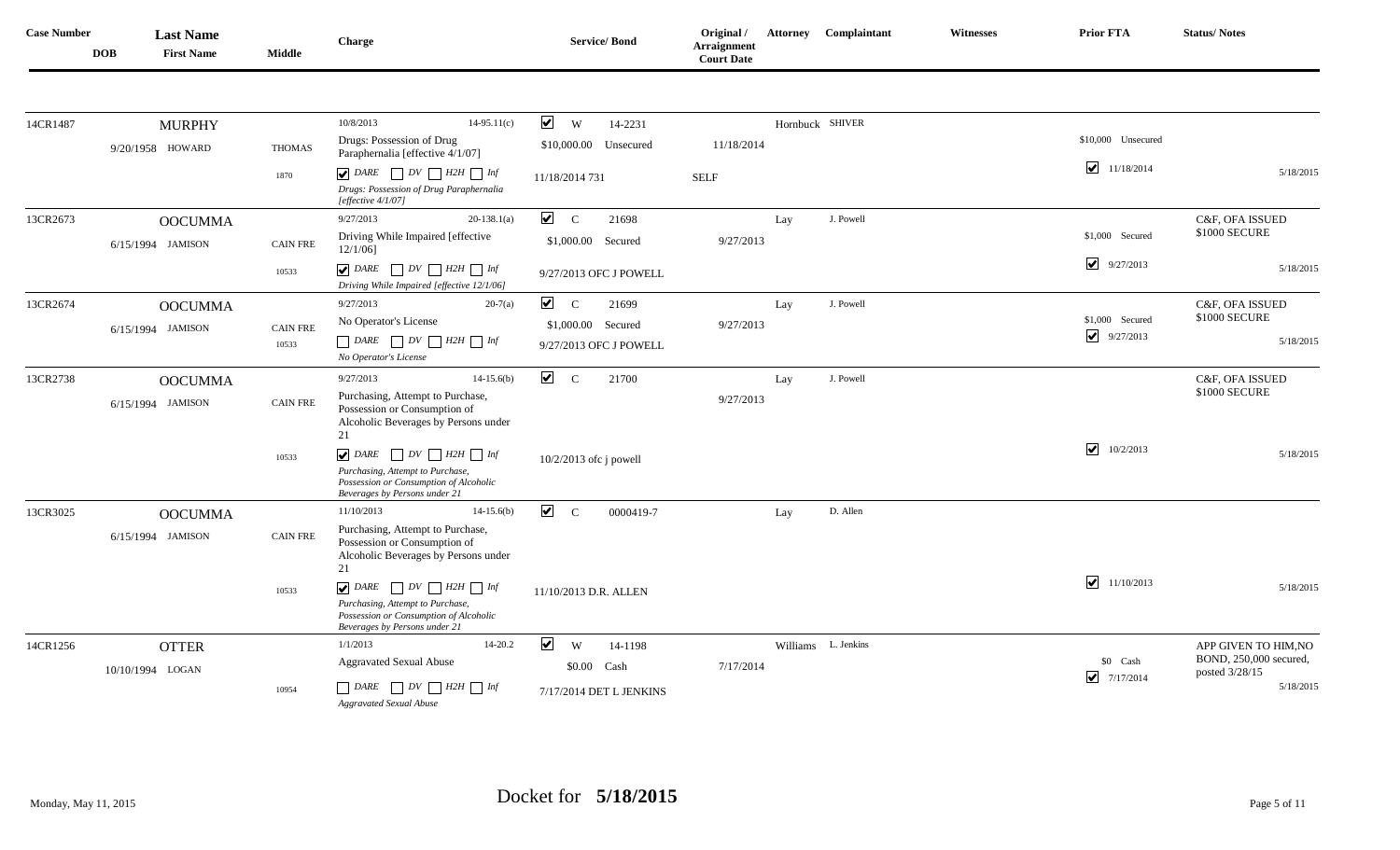| <b>Case Number</b> | <b>DOB</b> | <b>Last Name</b><br><b>First Name</b> | <b>Middle</b>           | Charge                                                                                                                                                       | <b>Service/Bond</b>                                                         | Original /<br>Arraignment<br><b>Court Date</b> |     | <b>Attorney Complaintant</b> | <b>Witnesses</b>          |             | Prior FTA                                        | <b>Status/Notes</b>                                                     |
|--------------------|------------|---------------------------------------|-------------------------|--------------------------------------------------------------------------------------------------------------------------------------------------------------|-----------------------------------------------------------------------------|------------------------------------------------|-----|------------------------------|---------------------------|-------------|--------------------------------------------------|-------------------------------------------------------------------------|
| 14CR1257           |            | <b>OTTER</b><br>10/10/1994 LOGAN      |                         | 1/1/2013<br>$14 - 20.8(1)$<br><b>Abusive Sexual Contact</b>                                                                                                  | $\blacktriangledown$<br>W<br>14-1199<br>\$0.00 Cash                         | 7/17/2014                                      |     | Williams L. Jenkins          |                           |             | \$0 Cash<br>$\overline{\mathbf{v}}$<br>7/17/2014 | APP GIVEN TO HIM,<br>NO BOND, 250,000<br>secured bond posted<br>3/28/15 |
|                    |            |                                       | 10954                   | $\Box$ DARE $\Box$ DV $\Box$ H2H $\Box$ Inf<br>Abusive Sexual Contact                                                                                        | 7/17/2014 DET L JENKINS                                                     |                                                |     |                              |                           |             |                                                  | 5/18/2015                                                               |
| 13CR3304           |            | <b>QUEEN</b><br>8/1/1967 JOEL         |                         | 12/21/2013<br>$20-138.1(a)$<br>Driving While Impaired [effective<br>$12/1/06$ ]                                                                              | $\sqrt{C}$<br>C0000964-4<br>\$1,000.00 Secured                              |                                                |     | ca Parton D. Allen           |                           |             | \$1,000 Secured                                  |                                                                         |
|                    |            |                                       | 5952                    | $\boxed{\blacktriangledown}$ DARE $\boxed{\phantom{0}}$ DV $\boxed{\phantom{0}}$ H2H $\boxed{\phantom{0}}$ Inf<br>Driving While Impaired [effective 12/1/06] | 12/12/2013 OFC DR ALLEN                                                     |                                                |     |                              |                           |             | 12/12/2013                                       | 5/18/2015                                                               |
| 14CR2140           |            | <b>SHIPP</b><br>3/18/1982 JACOB       | <b>JEREMIAH</b>         | 11/22/2014<br>$20-138.1(a)$<br>Driving While Impaired [effective<br>$12/1/06$ ]                                                                              | $\Box$ c<br>C0001339-0<br>\$2,000.00 Secured                                |                                                |     | ca Parton SGT W. TOINEETA    |                           |             | \$2,000 Secured                                  |                                                                         |
|                    |            |                                       | JJS1                    | $\bigcup$ DARE $\bigcup$ DV $\bigcup$ H2H $\bigcup$ Inf<br>Driving While Impaired [effective 12/1/06]                                                        |                                                                             |                                                |     |                              |                           |             | $\overline{\phantom{a}}$                         | 5/18/2015                                                               |
| 14CR2141           |            | <b>SHIPP</b><br>3/18/1982 JACOB       | <b>JEREMIAH</b><br>JJS1 | 11/22/2014<br>$20-7(a)$<br>No Operator's License<br>$\Box$ DARE $\Box$ DV $\Box$ H2H $\Box$ Inf<br>No Operator's License                                     | $\Box$<br>$\mathbf C$<br>C0001340-4<br>\$2,000.00 Secured                   |                                                |     | ca Parton SGT W. TOINEETA    |                           |             | \$2,000 Secured                                  | 5/18/2015                                                               |
| 14CR0789           |            | <b>SMITH</b><br>6/19/1963 CHANTELLE   | 4049                    | 14-30.6<br>Child Abuse in the Second Degree<br>$DARE$ $DV$ $H2H$ $Int$<br>Child Abuse in the Second Degree                                                   | $\blacktriangledown$<br>W<br>14-0804<br>\$2,500.00 Secured<br>5/13/2014 704 | 5/13/2014                                      | Lay | D. Chekelelee                | <b>LOLETA</b><br>SEQUOYAH | PAULA COKER | \$2,500 Secured<br>$\bigcup$ 5/13/2014           | 5/18/2015                                                               |
| 14CR0790           |            | <b>SMITH</b><br>6/19/1963 CHANTELLE   |                         | 14-40.64<br>Reckless Endangerment                                                                                                                            | $\vee$ w<br>14-0805<br>\$2,500.00 Secured                                   | 5/13/2014                                      | Lay | D. Chekelelee                | <b>LOLETA</b><br>SEQUOYAH | PAULA COKER | \$2,500 Secured                                  |                                                                         |
|                    |            |                                       | 4049                    | $\Box$ DARE $\Box$ DV $\Box$ H2H $\Box$ Inf<br>Reckless Endangerment                                                                                         | 5/13/2014 704                                                               |                                                |     |                              |                           |             | $\bigcup$ 5/13/2014                              | 5/18/2015                                                               |
| 14CR0791           |            | <b>SMITH</b><br>6/19/1963 CHANTELLE   | 4049                    | 14-40.57<br>Assault on a Child<br>$DARE$ $DV$ $H2H$ $Int$<br>Assault on a Child                                                                              | $\blacktriangledown$<br>W<br>14-0806<br>\$2,500.00 Secured<br>5/13/2014 704 | 5/13/2014                                      | Lay | D. Chekelelee                | <b>LOLETA</b><br>SEQUOYAH | PAULA COKER | \$2,500 Secured<br>$\bigcup$ 5/13/2014           | 5/18/2015                                                               |
| 14CR0708           |            | SOAP<br>4/18/1987 THOMAS              | <b>KELLY</b><br>8729    | 5/3/2014<br>$20-138.1(a)$<br>Driving While Impaired [effective<br>$12/1/06$ ]<br>$\bigcup$ DARE $\bigcap$ DV $\bigcap$ H2H $\bigcap$ Inf                     | $\sqrt{C}$<br>C0001288-2<br>\$1,500.00 Secured                              |                                                | wca | D. Cline                     |                           |             | \$1,500 Secured<br>$\bigcup$ 5/3/2014            | C&F, OFA ISSUED<br>\$2000 SECURE<br>5/18/2015                           |
|                    |            |                                       |                         | Driving While Impaired [effective 12/1/06]                                                                                                                   | 5/3/2014 OFC CLINE                                                          |                                                |     |                              |                           |             |                                                  |                                                                         |

Monday, May 11, 2015 Docket for **5/18/2015** Page 6 of 11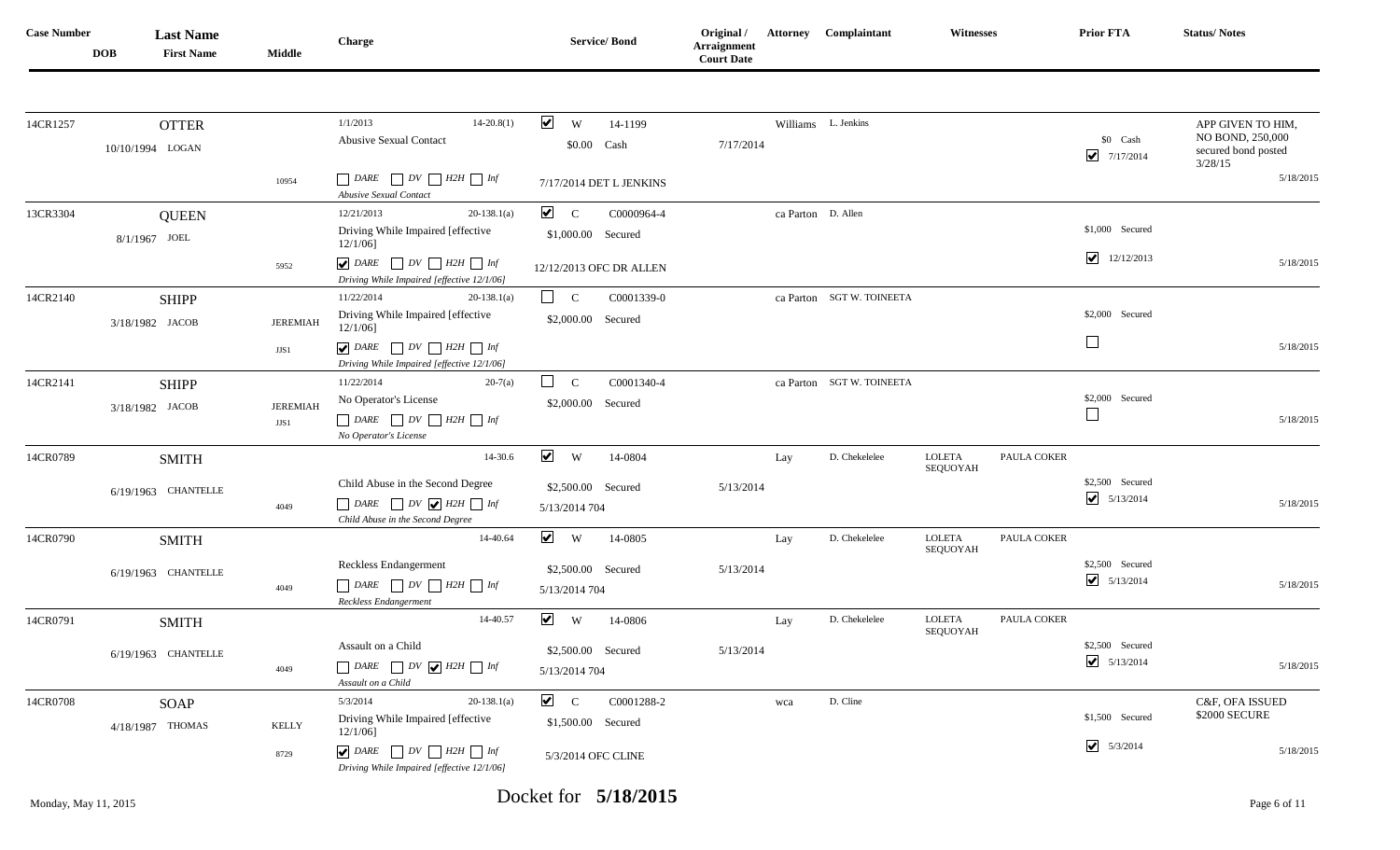| <b>Case Number</b> | <b>DOB</b> | <b>Last Name</b><br><b>First Name</b> | <b>Middle</b>         | Charge                                                                                                                                                                                     | <b>Service/Bond</b>                                                     | Original /<br>Arraignment<br><b>Court Date</b> |        | <b>Attorney Complaintant</b> | <b>Witnesses</b>        |                                   | <b>Prior FTA</b>                  | <b>Status/Notes</b>              |
|--------------------|------------|---------------------------------------|-----------------------|--------------------------------------------------------------------------------------------------------------------------------------------------------------------------------------------|-------------------------------------------------------------------------|------------------------------------------------|--------|------------------------------|-------------------------|-----------------------------------|-----------------------------------|----------------------------------|
|                    |            |                                       |                       |                                                                                                                                                                                            |                                                                         |                                                |        |                              |                         |                                   |                                   |                                  |
| 14CR0709           |            | <b>SOAP</b><br>4/18/1987 THOMAS       | <b>KELLY</b>          | 5/3/2014<br>$20-141(e)$<br>Speeding in excess of posted speed<br>limit                                                                                                                     | $\blacktriangledown$<br>$\mathbf C$<br>C0001290-4<br>\$1,500.00 Secured |                                                | wca    | D. Cline                     |                         |                                   | \$1,500 Secured                   | C&F, OFA ISSUED<br>\$2000 SECURE |
|                    |            |                                       | 8729                  | $D V$ $H2H$ $\bigvee$ Inf<br>DARE<br>Speeding in excess of posted speed limit                                                                                                              | 5/3/2014 OFC D CLINE                                                    |                                                |        |                              |                         |                                   | $\blacktriangledown$<br>5/3/2014  | 5/18/2015                        |
| 14CR0710           |            | <b>SOAP</b>                           |                       | 5/3/2014<br>$20-140(b)$                                                                                                                                                                    | $\blacktriangledown$<br>$\mathbf C$<br>C0001290-4                       |                                                | wca    | D. Cline                     |                         |                                   |                                   | C&F, OFA ISSUED                  |
|                    |            | 4/18/1987 THOMAS                      | KELLY                 | <b>Reckless Driving (Endanger Persons)</b><br>or Property)                                                                                                                                 | \$1,500.00 Secured                                                      |                                                |        |                              |                         |                                   | \$1,500 Secured                   | \$2000 SECURE                    |
|                    |            |                                       | 8729                  | $\Box$ DARE $\Box$ DV $\Box$ H2H $\Box$ Inf<br>Reckless Driving (Endanger Persons or<br><i>Property</i> )                                                                                  | 5/3/2014 OFC D CLINE                                                    |                                                |        |                              |                         |                                   | $\blacktriangleright$<br>5/3/2014 | 5/18/2015                        |
| 13CR2823           |            | <b>STANDINGDEER</b>                   |                       | 10/7/2013<br>$14-95.6(c)$                                                                                                                                                                  | $\Box$<br>$\mathbf C$<br>C0000412-X                                     |                                                | Waived | D. Allen                     |                         |                                   |                                   | C&F \$5000 cash                  |
|                    |            | 12/6/1978 TONY                        | <b>HOWARD</b>         | Drugs: Manufacturing Selling or<br>Delivering, Possessing with intent to<br>sell or deliver schedule VI [effective<br>$4/1/07$ ]                                                           |                                                                         |                                                |        |                              |                         |                                   |                                   |                                  |
|                    |            |                                       | 7215                  | $\bigtriangledown$ DARE $\bigcap DV \bigcap H2H \bigcap Inf$<br>Drugs: Manufacturing Selling or<br>Delivering, Possessing with intent to sell or<br>deliver schedule VI [effective 4/1/07] |                                                                         |                                                |        |                              |                         |                                   | $\Box$                            | 5/18/2015                        |
| 13CR2983           |            | <b>STANDINGDEER</b>                   |                       | 10/1/2013<br>14-10.60                                                                                                                                                                      | $\Box$<br>W<br>13-2603                                                  |                                                | Waived | J. Cable                     | WILLIAM<br><b>LANEY</b> | <b>TRIBAL PAWN</b><br><b>SHOP</b> |                                   | C&F \$5000 cash                  |
|                    |            | 12/6/1978 TONY                        | <b>HOWARD</b><br>7215 | Larceny<br>$\Box$ DV $\Box$ H2H $\Box$ Inf<br>$\Box$ DARE<br>Larceny                                                                                                                       |                                                                         |                                                |        |                              |                         |                                   | $\Box$                            | 5/18/2015                        |
| 13CR2984           |            | <b>STANDINGDEER</b>                   |                       | 14-10.61<br>8/19/2013                                                                                                                                                                      | $\Box$<br>W<br>13-2604                                                  |                                                | Waived | J. Cable                     | <b>WILLIAM</b><br>LANEY | <b>TRIBAL PAWN</b><br><b>SHOP</b> |                                   | C&F \$5000 cash                  |
|                    |            | 12/6/1978 TONY                        | HOWARD                | Receiving or Possessing Stolen<br>Property                                                                                                                                                 |                                                                         |                                                |        |                              |                         |                                   |                                   |                                  |
|                    |            |                                       | 7215                  | $\Box DV \Box H2H \Box Inf$<br>DARE<br>Receiving or Possessing Stolen Property                                                                                                             |                                                                         |                                                |        |                              |                         |                                   | $\Box$                            | 5/18/2015                        |
| 13CR2985           |            | <b>STANDINGDEER</b>                   |                       | 8/19/2013<br>14-60.30                                                                                                                                                                      | $\begin{array}{c} \hline \end{array}$<br>W<br>13-2605                   |                                                | Waived | J. Cable                     | WILLIAM<br><b>LANEY</b> | TRIBAL PAWN<br><b>SHOP</b>        |                                   | C&F \$5000 cash                  |
|                    |            | 12/6/1978 TONY                        | <b>HOWARD</b>         | <b>False Pretenses</b>                                                                                                                                                                     |                                                                         |                                                |        |                              |                         |                                   |                                   |                                  |
|                    |            |                                       | 7215                  | <b>False Pretenses</b>                                                                                                                                                                     |                                                                         |                                                |        |                              |                         |                                   | $\hfill \square$                  | 5/18/2015                        |
| 13CR2986           |            | <b>STANDINGDEER</b>                   |                       | 10/1/2013<br>14-60.30                                                                                                                                                                      | $\Box$<br>W<br>13-2606                                                  |                                                | Waived | J. Cable                     | WILLIAM<br><b>LANEY</b> | <b>TRIBAL PAWN</b><br>SHOP        |                                   | C&F \$5000 cash                  |
|                    |            | 12/6/1978 TONY                        | <b>HOWARD</b>         | <b>False Pretenses</b>                                                                                                                                                                     |                                                                         |                                                |        |                              |                         |                                   |                                   |                                  |
|                    |            |                                       | 7215                  | $\Box$ DARE $\Box$ DV $\Box$ H2H $\Box$ Inf<br><b>False Pretenses</b>                                                                                                                      |                                                                         |                                                |        |                              |                         |                                   | $\Box$                            | 5/18/2015                        |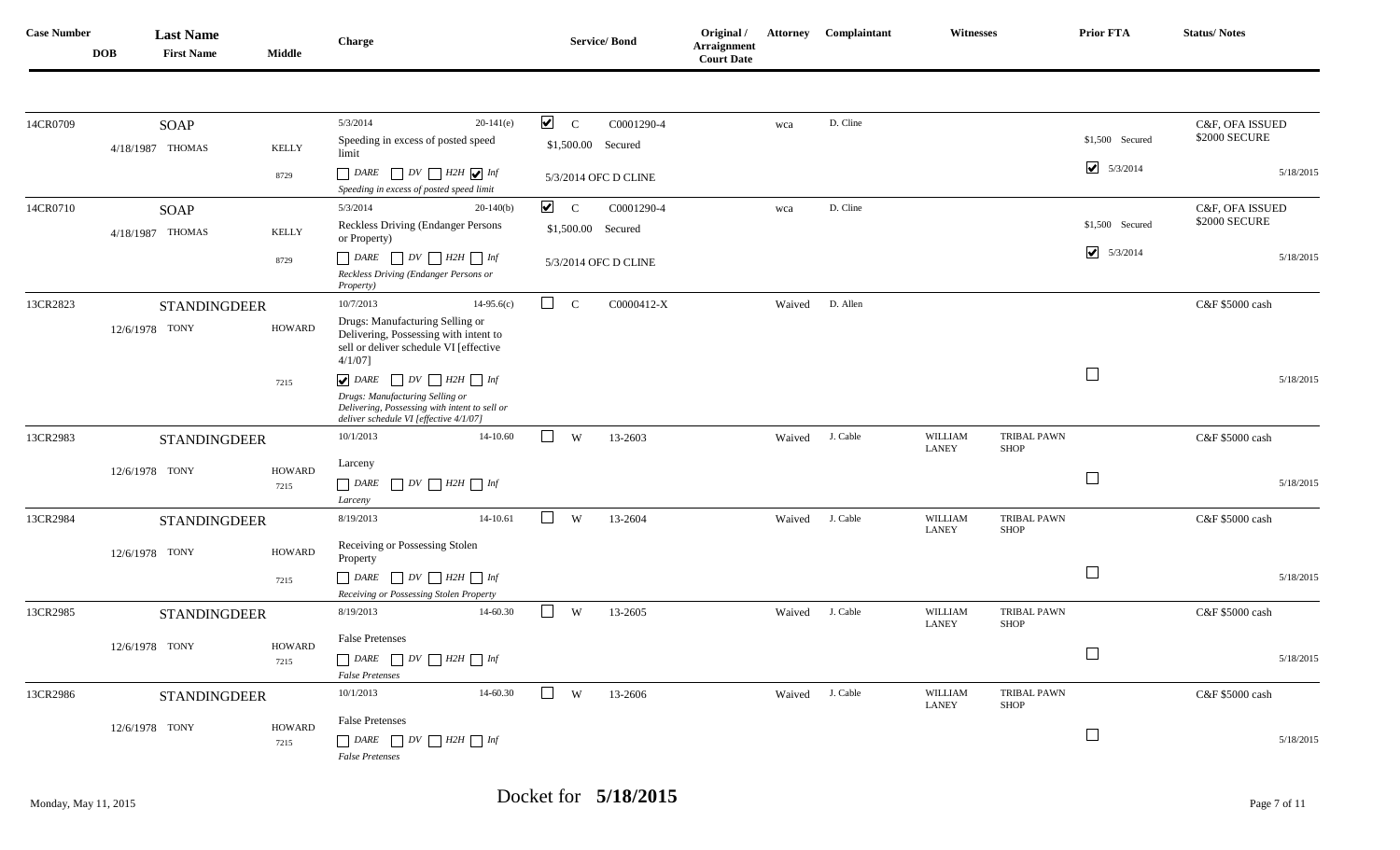| <b>Case Number</b> | <b>DOB</b> | <b>Last Name</b><br><b>First Name</b> | <b>Middle</b>        | Charge                                                                                                                                                              | <b>Service/Bond</b>                                         | Original /<br>Arraignment<br><b>Court Date</b> |         | <b>Attorney Complaintant</b> | <b>Witnesses</b>                   |                    | Prior FTA                            | <b>Status/Notes</b>                                                                           |
|--------------------|------------|---------------------------------------|----------------------|---------------------------------------------------------------------------------------------------------------------------------------------------------------------|-------------------------------------------------------------|------------------------------------------------|---------|------------------------------|------------------------------------|--------------------|--------------------------------------|-----------------------------------------------------------------------------------------------|
|                    |            |                                       |                      |                                                                                                                                                                     |                                                             |                                                |         |                              |                                    |                    |                                      |                                                                                               |
| 15CR0300           |            | <b>TIENDA</b><br>9/28/1976 JACINTO    | $\,$ D<br>JDT1       | 14-25.12<br>2/11/2015<br><b>Disorderly Conduct</b><br>$\Box$ DARE $\Box$ DV $\Box$ H2H $\Box$ Inf<br>Disorderly Conduct                                             | $\vee$ w<br>15-0255<br>\$5,000.00 Cash<br>3/10/2015 754     | 3/11/2015                                      |         | <b>BS CHEKELELEE</b>         |                                    |                    | \$5,000 Cash<br>$\bigcup$ 3/10/2015  | 5/18/2015                                                                                     |
| 15CR0301           |            | <b>TIENDA</b><br>9/28/1976 JACINTO    | $\,$ D<br>JDT1       | 2/11/2015<br>14-30.6<br>Child Abuse in the Second Degree<br>$\Box$ DARE $\Box$ DV $\bigvee$ H2H $\Box$ Inf<br>Child Abuse in the Second Degree                      | $\vee$ w<br>15-0256<br>\$5,000.00 Cash<br>3/10/2015 754     | 3/11/2015                                      |         | <b>BS CHEKELELEE</b>         |                                    |                    | \$5,000 Cash<br>$\bigvee$ 3/10/2015  | 5/18/2015                                                                                     |
| 15CR0489           |            | <b>TIENDA</b><br>9/28/1976 JACINTO    | D<br>JDT1            | 3/10/2015<br>20-141.5<br>Speeding to Elude Arrest<br>$\Box$ DARE $\Box$ DV $\Box$ H2H $\Box$ Inf<br>Speeding to Elude Arrest                                        | $\sqrt{C}$<br>0002027-3<br>\$5,000.00 Cash<br>3/10/2015 754 | 3/20/2015<br>3/11/2015                         |         | <b>BS CHEKELELEE</b>         |                                    |                    | \$5,000 Cash<br>$\bigcirc$ 3/10/2015 | 5/18/2015                                                                                     |
| 15CR0490           |            | <b>TIENDA</b><br>9/28/1976 JACINTO    | ${\rm D}$<br>JDT1    | $20-138.1(a)$<br>3/10/2015<br>Driving While Impaired [effective<br>$12/1/06$ ]<br>$\bigtriangledown$ DARE $\bigcap DV \bigcap H2H \bigcap Inf$                      | $\sqrt{C}$<br>0002028-1<br>\$5,000.00 Cash<br>3/10/2015 754 | 3/20/2015<br>3/11/2015                         |         | <b>BS CHEKELELEE</b>         |                                    |                    | \$5,000 Cash<br>$\bigvee$ 3/10/2015  | 5/18/2015                                                                                     |
| 14CR0819           |            | <b>TRAMPER</b><br>11/30/1988 DUSTIN   | <b>HENRY</b><br>9189 | Driving While Impaired [effective 12/1/06]<br>12/18/2013<br>$14 - 2.2$<br>Criminal Conspiracy<br>$\Box$ DARE $\Box$ DV $\Box$ H2H $\Box$ Inf<br>Criminal Conspiracy | $\vee$ w<br>14-0826<br>\$5,000.00 Cash<br>5/21/2014 CLINE   | 5/21/2014                                      |         | Aguirre M. Lambert           | MARICELLA<br><b>SANCHEZ</b>        | SUSAN N<br>LOSSIAH | \$5,000 Cash<br>$\bigcirc$ 5/21/2014 | IN CUSTODY SWAIN<br>CO. \$5000.00 CASH<br>BOND, Bond modified<br>\$5000 unsecure<br>5/18/2015 |
| 14CR0820           |            | <b>TRAMPER</b><br>11/30/1988 DUSTIN   | <b>HENRY</b><br>9189 | 12/18/2013<br>$14-10.60(c)$<br>Grand Larceny $(> $1,000)$<br>Grand Larceny ( $> $1,000$ )                                                                           | $\vee$ w<br>14-0827<br>\$5,000.00 Cash<br>5/21/2014 CLINE   | 5/21/2014                                      | Aguirre | M. Lambert                   | <b>MARICELLA</b><br><b>SANCHEZ</b> | SUSAN N<br>LOSSIAH | \$5,000 Cash<br>$\bigcup$ 5/21/2014  | IN CUSTODY SWAIN<br>CO. \$5000.00 CASH;<br>Bond modified \$5000<br>unsecure<br>5/18/2015      |
| 14CR1612           |            | <b>TRAMPER</b><br>11/30/1988 DUSTIN   | <b>HENRY</b><br>9189 | 14-70.19<br>8/27/2014<br><b>Resisting Lawful Arrest</b><br>$\Box$ DARE $\Box$ DV $\Box$ H2H $\Box$ Inf<br>Resisting Lawful Arrest                                   | $\vee$ w<br>14-2344<br>\$2,000.00 Cash<br>8/28/2014 BROOKS  | 8/28/2014                                      |         | Aguirre Ofc. A. Bryant       | Ofc. C.<br><b>MCKINNEY</b>         | Ofc. J. POWELL     | \$2,000 Cash<br>8/28/2014            | 5/18/2015                                                                                     |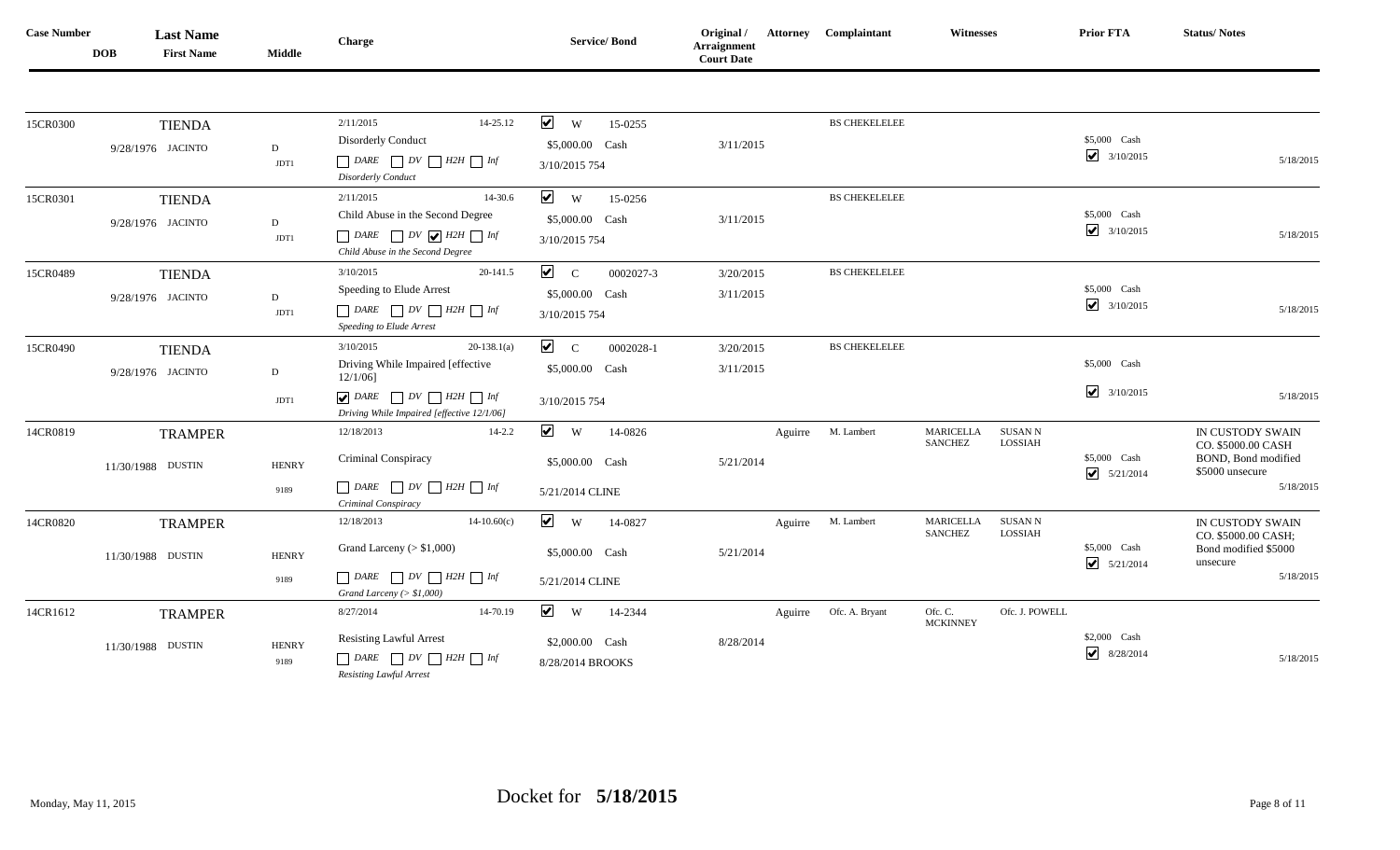| <b>Case Number</b> | <b>DOB</b> | <b>Last Name</b><br><b>First Name</b> | <b>Middle</b>          | <b>Charge</b>                                                                                                                    | <b>Service/Bond</b>                         | Original /<br><b>Arraignment</b><br><b>Court Date</b> |         | <b>Attorney Complaintant</b>        | <b>Witnesses</b>           |                | Prior FTA                  | <b>Status/Notes</b> |
|--------------------|------------|---------------------------------------|------------------------|----------------------------------------------------------------------------------------------------------------------------------|---------------------------------------------|-------------------------------------------------------|---------|-------------------------------------|----------------------------|----------------|----------------------------|---------------------|
|                    |            |                                       |                        |                                                                                                                                  | $\blacktriangledown$                        |                                                       |         |                                     |                            | Ofc. J. POWELL |                            |                     |
| 14CR1613           |            | <b>TRAMPER</b>                        |                        | 8/27/2014<br>$14-95.11(c)$                                                                                                       | <b>W</b><br>14-2345                         |                                                       | Aguirre | Ofc. A. Bryant                      | Ofc. C.<br><b>MCKINNEY</b> |                |                            |                     |
|                    |            | 11/30/1988 DUSTIN                     | <b>HENRY</b>           | Drugs: Possession of Drug<br>Paraphernalia [effective 4/1/07]                                                                    | \$2,000.00 Cash                             | 8/28/2014                                             |         |                                     |                            |                | \$2,000 Cash               |                     |
|                    |            |                                       | 9189                   | $\bigtriangledown$ DARE $\bigcap DV \bigcap H2H \bigcap Inf$<br>Drugs: Possession of Drug Paraphernalia<br>[effective $4/1/07$ ] | 8/28/2014 BROOKS                            |                                                       |         |                                     |                            |                | $\bigvee$ 8/28/2014        | 5/18/2015           |
| 14CR1911           |            | <b>TRAMPER</b>                        |                        | 10/1/2014<br>$14 - 2.2$                                                                                                          | $\vee$ w<br>14-3000                         |                                                       | Aguirre | <b>SGT DET D</b><br><b>IADONISI</b> |                            |                |                            | app givven to him   |
|                    |            | 11/30/1988 DUSTIN                     | <b>HENRY</b><br>9189   | Criminal Conspiracy<br>$\Box$ DARE $\Box$ DV $\Box$ H2H $\Box$ Inf<br>Criminal Conspiracy                                        | \$5,000.00 Cash<br>10/17/2014 det iadonisi  | 10/17/2014                                            |         |                                     |                            |                | \$5,000 Cash<br>10/17/2014 | 5/18/2015           |
| 14CR1912           |            | <b>TRAMPER</b>                        |                        | 10/1/2014<br>$14 - 5.2$                                                                                                          | $\blacktriangledown$<br>W<br>14-3001        |                                                       | Aguirre | <b>SGT DET D</b><br><b>IADONISI</b> |                            |                |                            | app given to him    |
|                    |            | 11/30/1988 DUSTIN                     | <b>HENRY</b><br>9189   | <b>Communicating Threats</b><br>$\Box$ DARE $\Box$ DV $\Box$ H2H $\Box$ Inf<br><b>Communicating Threats</b>                      | \$5,000.00 Cash<br>10/17/2014 det iadonisi  | 10/17/2014                                            |         |                                     |                            |                | \$5,000 Cash<br>10/17/2014 | 5/18/2015           |
| 14CR1913           |            | <b>TRAMPER</b>                        |                        | $14-40.62(a)(1)$<br>10/1/2014                                                                                                    | $\blacktriangledown$<br><b>W</b><br>14-3002 |                                                       | Aguirre | <b>SGT DET D</b><br><b>IADONISI</b> |                            |                |                            | app given to him    |
|                    |            | 11/30/1988 DUSTIN                     | <b>HENRY</b><br>9189   | Simple Assault<br>$\Box$ DARE $\Box$ DV $\Box$ H2H $\Box$ Inf<br>Simple Assault                                                  | \$5,000.00 Cash<br>10/17/2014 det iadonisi  | 10/17/2014                                            |         |                                     |                            |                | \$5,000 Cash<br>10/17/2014 | 5/18/2015           |
| 14CR1914           |            | <b>TRAMPER</b>                        |                        | 10/1/2014<br>14-10.40                                                                                                            | $\blacktriangledown$<br>W<br>14-3003        |                                                       | Aguirre | <b>SGT DET D</b>                    |                            |                |                            | app given to him    |
|                    |            | 11/30/1988 DUSTIN                     | <b>HENRY</b><br>9189   | <b>Burglary</b><br>$\Box$ DV $\Box$ H2H $\Box$ Inf<br>$\Box$ DARE<br>Burglary                                                    | \$5,000.00 Cash<br>10/17/2014 det iadonisi  | 10/17/2014                                            |         | <b>IADONISI</b>                     |                            |                | \$5,000 Cash<br>10/17/2014 | 5/18/2015           |
| 14CR1915           |            | <b>TRAMPER</b>                        |                        | 10/1/2014<br>14-10.31                                                                                                            | $\blacktriangledown$<br><b>W</b><br>14-3004 |                                                       | Aguirre | <b>SGT DET D</b><br><b>IADONISI</b> |                            |                |                            | app given to him    |
|                    |            | 11/30/1988 DUSTIN                     | <b>HENRY</b><br>9189   | Robbery<br>$\Box$ DV $\Box$ H2H $\Box$ Inf<br>DARE<br>Robbery                                                                    | \$5,000.00 Cash<br>10/17/2014 det iadonisi  | 10/17/2014                                            |         |                                     |                            |                | \$5,000 Cash<br>10/17/2014 | 5/18/2015           |
| 14CR1916           |            | <b>TRAMPER</b>                        |                        | 10/1/2014<br>14-10.60                                                                                                            | $\vee$ w<br>14-3005                         |                                                       | Aguirre | <b>SGT DET D</b>                    |                            |                |                            | APP GIVEN TO HIM    |
|                    |            | 11/30/1988 DUSTIN                     | <b>HENRY</b>           | Larceny                                                                                                                          | \$5,000.00 Cash                             | 10/17/2014                                            |         | <b>IADONISI</b>                     |                            |                | \$5,000 Cash<br>10/17/2014 |                     |
|                    |            |                                       | 9189                   | $\Box$ DARE<br>$\Box$ DV $\Box$ H2H $\Box$ Inf<br>Larceny                                                                        | 10/17/2014 DET IADONISI                     |                                                       |         |                                     |                            |                |                            | 5/18/2015           |
| 15CR0052           |            | <b>TRAMPER</b>                        |                        | 12/17/2014<br>$20-7(a)$                                                                                                          | $\Box$<br>$\mathbf C$<br>21756              |                                                       |         | <b>SGT D MARTIN</b>                 |                            |                |                            |                     |
|                    |            | 11/30/1988 DUSTIN                     | $\operatorname{HENRY}$ | No Operator's License<br>$\Box$ DARE $\Box$ DV $\Box$ H2H $\Box$ Inf                                                             |                                             |                                                       |         |                                     |                            |                | $\Box$                     | 5/18/2015           |
|                    |            |                                       | DHT1                   | No Operator's License                                                                                                            |                                             |                                                       |         |                                     |                            |                |                            |                     |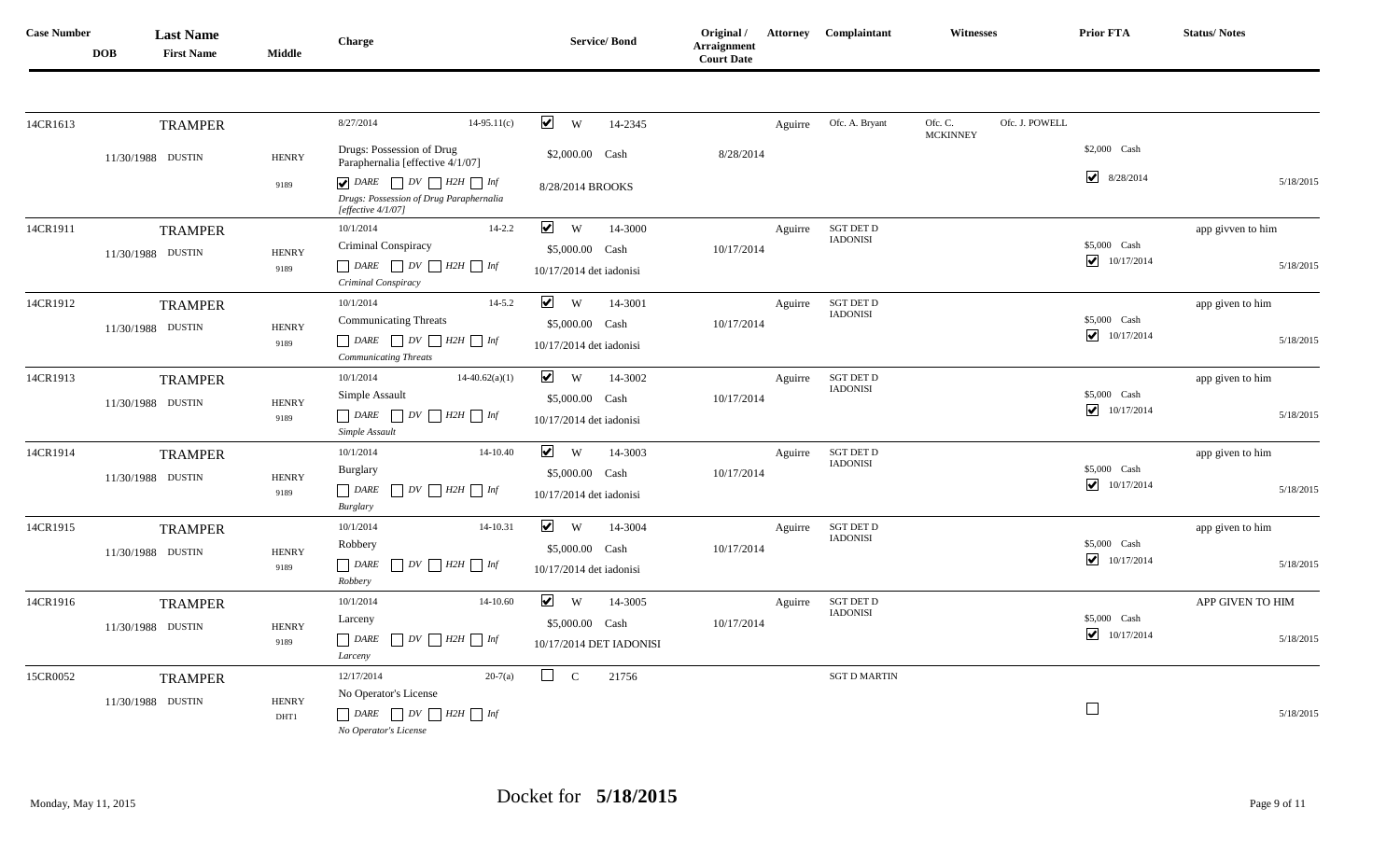| <b>Case Number</b> | <b>DOB</b> | <b>Last Name</b><br><b>First Name</b> | Middle      | <b>Charge</b>                                              | <b>Service/Bond</b>                  | Original /<br>Arraignment<br><b>Court Date</b> | <b>Attorney Complaintant</b>            | <b>Witnesses</b>                   | <b>Prior FTA</b>        | <b>Status/Notes</b> |
|--------------------|------------|---------------------------------------|-------------|------------------------------------------------------------|--------------------------------------|------------------------------------------------|-----------------------------------------|------------------------------------|-------------------------|---------------------|
|                    |            |                                       |             |                                                            |                                      |                                                |                                         |                                    |                         |                     |
| 14CR1423           |            | <b>WILDCAT</b>                        |             | $14 - 30.5$<br>5/13/2014                                   | $\blacktriangledown$<br>W<br>14-2166 |                                                | Hornbuck SGT. DET. L.<br><b>JENKINS</b> | <b>DEWITT</b><br><b>CHEKELELEE</b> |                         |                     |
|                    |            | 5/12/1981 CRAIGAN                     | <b>STAN</b> | Child Abuse in the First Degree                            | \$5,000.00 Cash                      | 8/18/2014                                      |                                         |                                    | \$5,000 Cash            |                     |
|                    |            |                                       | 7638        | $DARE$ $DV$ $H2H$ $Inf$<br>Child Abuse in the First Degree | 8/18/2014                            |                                                |                                         |                                    | $\bigvee$ 8/18/2014     | 5/18/2015           |
| 14CR1424           |            | <b>WILDCAT</b>                        |             | 14-40.57<br>5/13/2014                                      | $\blacktriangledown$<br>W<br>14-2167 |                                                | Hornbuck SGT. DET. L.<br>JENKINS        | <b>DEWITT</b><br><b>CHEKELELEE</b> |                         |                     |
|                    |            | 5/12/1981 CRAIGAN                     | <b>STAN</b> | Assault on a Child                                         | \$5,000.00 Cash                      | 8/18/2014                                      |                                         |                                    | \$5,000 Cash            |                     |
|                    |            |                                       | 7638        | $DARE$ $DV$ $H2H$ $Inf$                                    |                                      |                                                |                                         |                                    | $\blacktriangledown$    | 5/18/2015           |
|                    |            |                                       |             | Assault on a Child                                         |                                      |                                                |                                         |                                    |                         |                     |
| 14CR1425           |            | <b>WILDCAT</b>                        |             | 14-40.54<br>5/13/2014                                      | $\blacktriangledown$<br>W<br>14-2168 |                                                | Hornbuck SGT. DET. L.<br>JENKINS        | <b>DEWITT</b><br><b>CHEKELELEE</b> |                         |                     |
|                    |            | 5/12/1981 CRAIGAN                     | STAN        | Assault Inflicting Serious Bodily Injury                   | \$5,000.00 Cash                      | 8/18/2014                                      |                                         |                                    | \$5,000 Cash            |                     |
|                    |            |                                       | 7638        | $\Box$ DARE $\Box$ DV $\Box$ H2H $\Box$ Inf                |                                      |                                                |                                         |                                    | $\overline{\mathbf{v}}$ | 5/18/2015           |
|                    |            |                                       |             | Assault Inflicting Serious Bodily Injury                   |                                      |                                                |                                         |                                    |                         |                     |